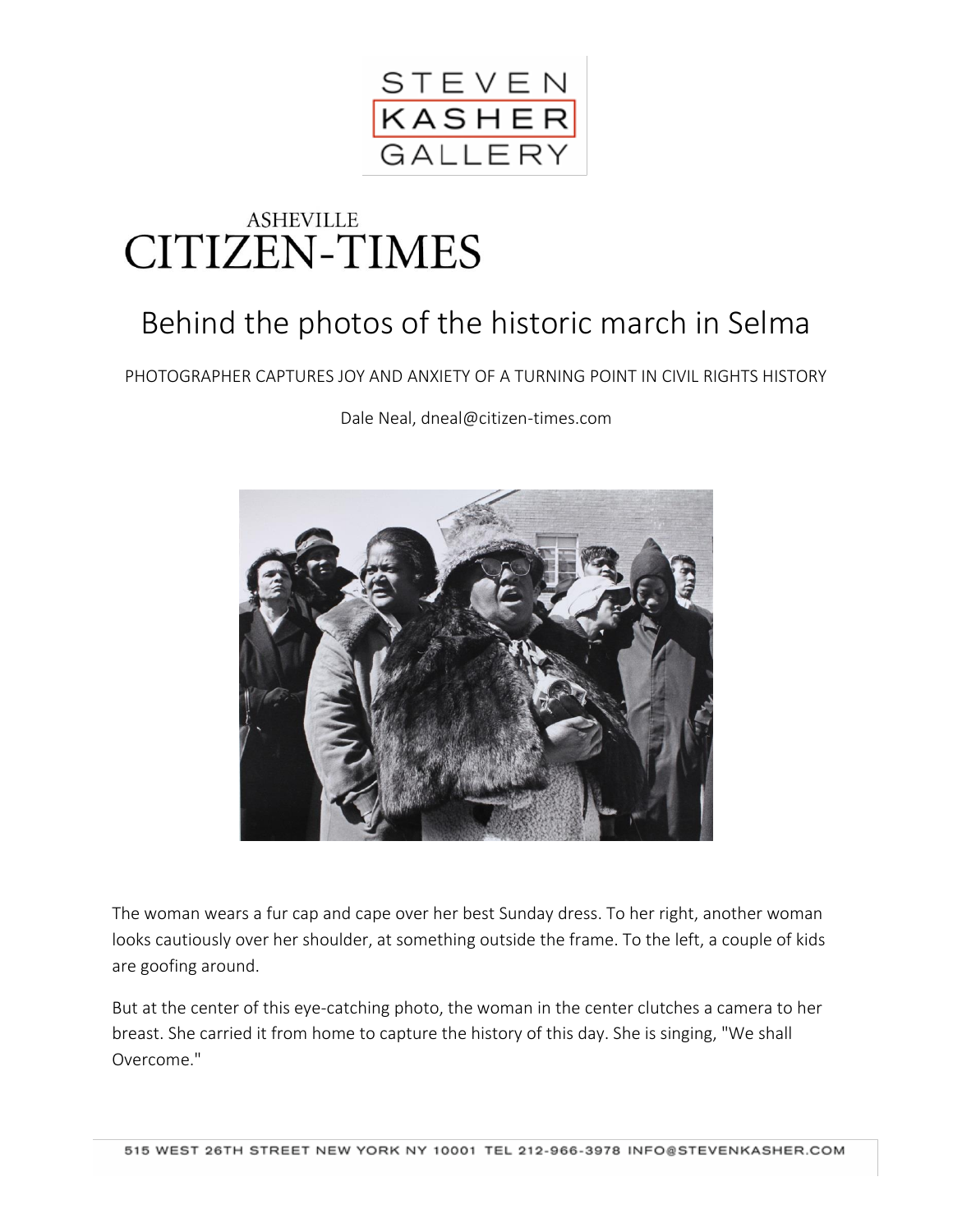

The woman was right. History was about to made that Sunday in Selma, Alabama, 50 years ago, when Dr. Martin Luther King would lead some 8,000 marchers through town on their way to Montgomery and the freedom to vote.



Photographer James Barker looks over images he shot 50 years ago in the historic Civil Rights march from Selma to Montgomery. *(Photo: Dale Neal/dneal@citizen-times.com)*

Photographer James Barker was only a few feet away, capturing that moment with a Leica camera and a single-wide angle lens.

Barker was a 28-year-old photographer down from Washington State University. It was his first visit to the Deep South. He knew he was in different territory on the drive from the Montgomery airport the 50 miles to Selma. A state trooper's car fell in behind their vehicle, and Barker aimed his Leica out the back window.

"I'd rather you didn't do that," the black organizer driving the car glanced in the mirror. "We don't want to give him any reason to stop us."

The driver's girlfriend chimed in. "We don't trust those who are supposed to protect us."

A half century later, those black and white images from the historic march [hang in the lobby of](http://www.citizen-times.com/story/news/local/2015/01/29/unc-asheville-exhibit-highlights-historic-selma-march/22544205/)  [Karpen Hall on the UNC Asheville campus.](http://www.citizen-times.com/story/news/local/2015/01/29/unc-asheville-exhibit-highlights-historic-selma-march/22544205/) The stark images invite students and others to revisit that moment in time, the moral call to correct the injustice denying black Americans their right to vote.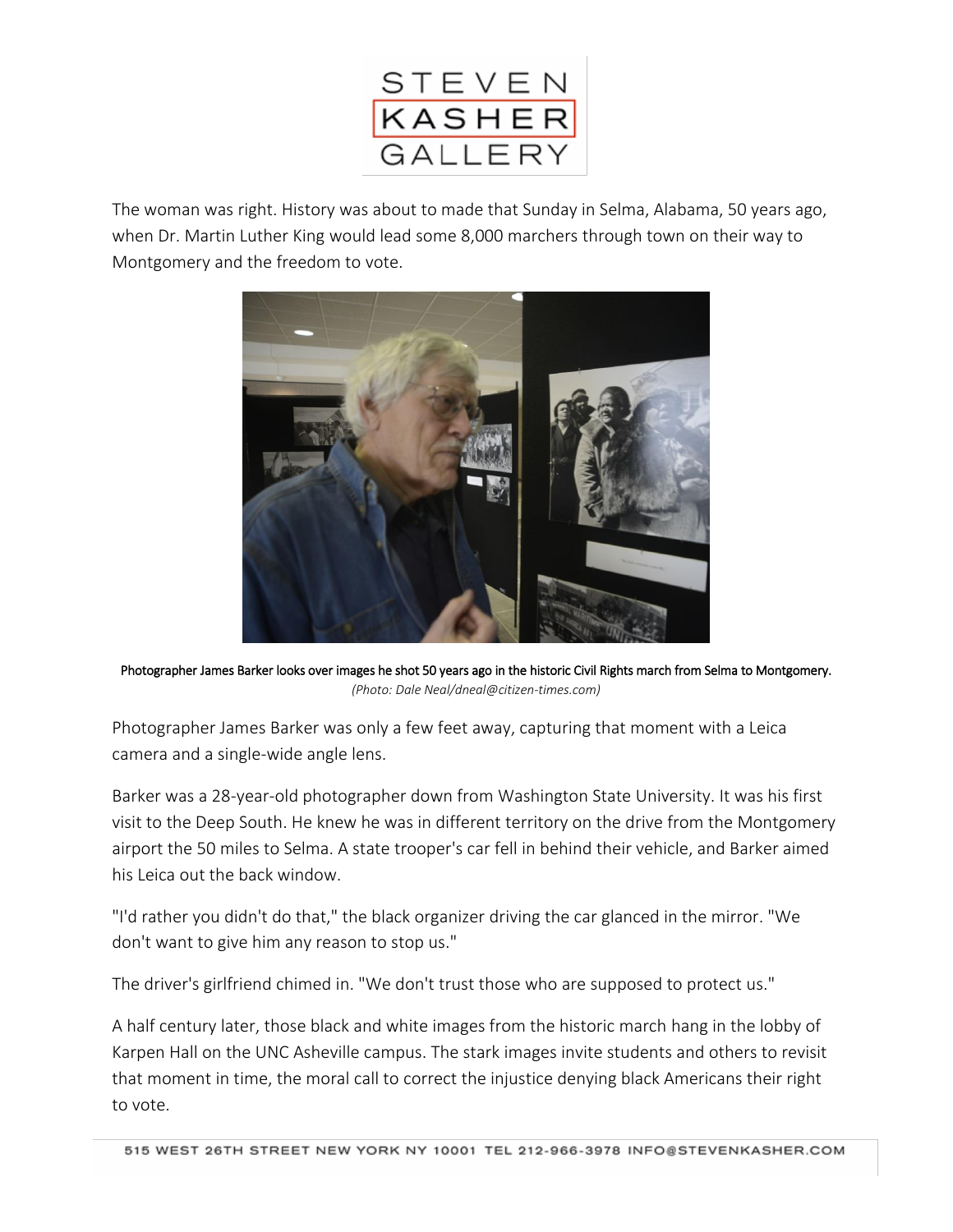

Just three weeks before, a peaceful demonstration of marchers had been beaten, trying to cross the Pettus Bridge, a day that came to be known as "Bloody Sunday."

Two days later, Dr. Martin Luther King then led marchers halfway over the bridge and then turned back.

Finally on March 21, civil rights champions planned to stage a march from Selma all the way to Montgomery over three days, bringing their concerns to the state capital.

Barker arrived that Saturday in Selma and people were pouring into town, signing in at the Student Nonviolent Coordinating Committee's headquarters. He didn't waste any time, snapping candid shots, capturing the volunteers chatting over coffee. Blacks and whites talking quietly together, knowing the hatred they would face in public.

Plenty of media was swarming the event, along with the National Guard and U.S. federal marshals sent by President Johnson to guard the marchers.

He was never personally afraid, even when he heard gunshots that first night he spent in the church basement in Selma. But the threat of violence was palpable in the air. He snapped a photo of a handwritten note from Viola Luizzo, probably the last thing the young volunteer had scrawled out before she was murdered the week before the march.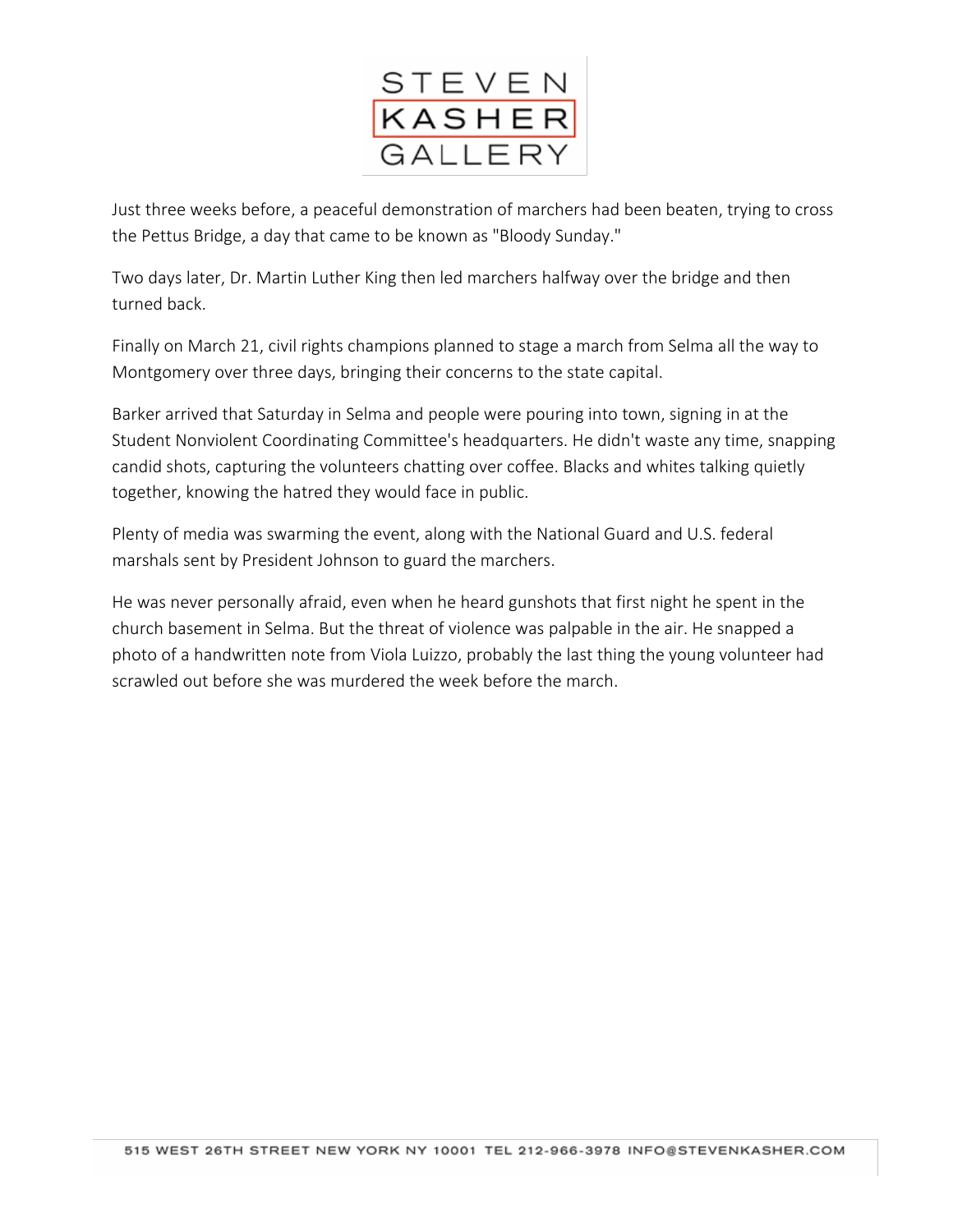



Marchers leaving Selma and approaching the Edmund Pettus Bridge where previous marchers were beaten. *(Photo: James Barker/SPECIAL TO THE CITIZEN-TIMES)*

He snapped photos of the racist slurs sprayed onto cars, warning the marchers, black and white, that they were unwelcome in the segregated South.

Barker wasn't trying to be a press photographer, going for the iconic image. With his single lens, he worked inside the march and crowd, trying to record the people, and not just the history.

"There was this joy in all these people coming together. This was an extraordinary event occurring and the people knew it," Barker recalled.

He walked backward to capture a picture of a man framed by two American flags.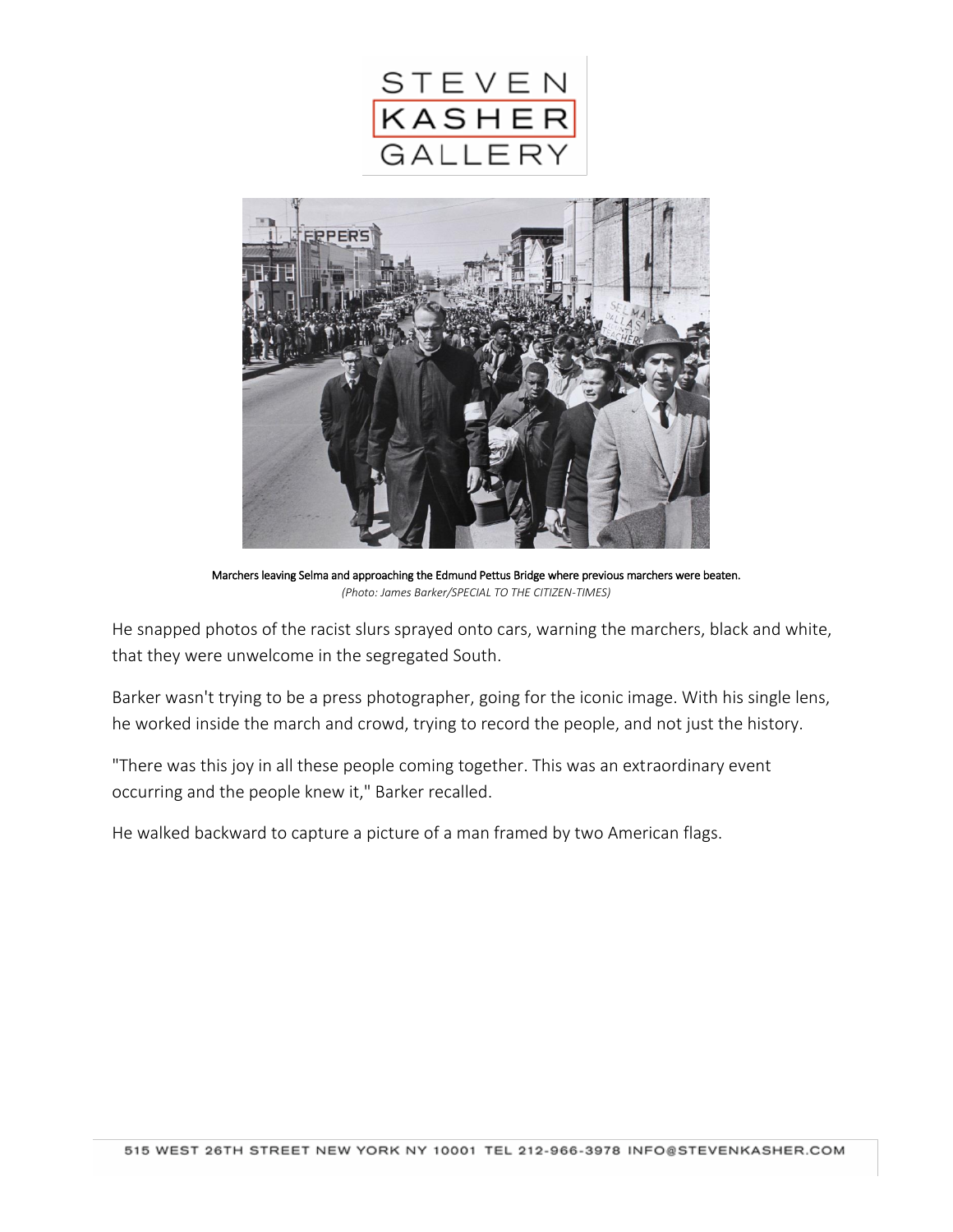



Barker turned and walked backward to capture the iconic image of a marcher framed by American flags *(Photo: James Barker/Special to the Citizen-Times)*

He turned and captured a shot of black and whites, marching together up Selma's main street, headed once more for the bridge where so many had been brutally beaten. His photos show the smiles on their faces, and the snarls on the faces of many white onlookers.

For Barker, it was a only a few days in Selma. Later on, he would move to Alaska and document the Eskimo villagers in his photography.

His wife, Robin, whom he met and married in Alaska, didn't even know about earlier photos. "I didn't even know he'd been to Selma. We opened up this box and there were all these pictures."

The show at UNCA will also reconnect him with people. David Warren was the Washington State University student president who traveled with Barker to Alabama.

"I haven't seen David since the March. We'll meet him at the airport," Barker said.